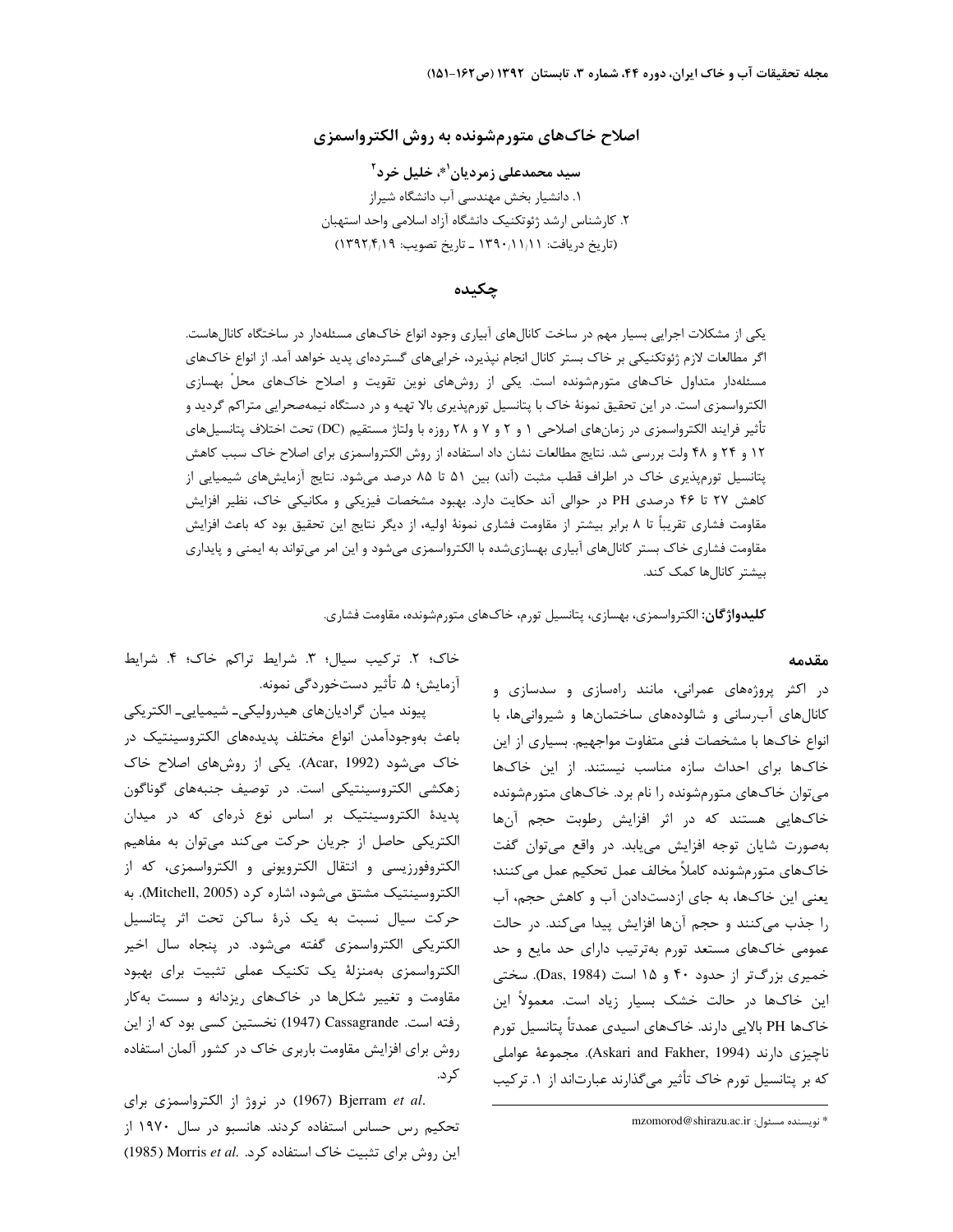برای پایدارساختن یک سد روی خاک رسی۔ سیلتی نرم و حساس تحقیقاتی در زمینهٔ الکترواسمزی انجام دادند. در سال Milligan ۱۹۹۵ از این روش برای تقویت ظرفیت اصطکاکی شمعها استفاده كرد. همچنين Burnotte et al. (2004) تقويت محل تماس الکترود با خاک و کنترل تلفات انرژی در محل تماس الکترودها با خاک و اثر دما را در آزمایشهای صحرایی ارزيابي كردند. .Cundy et al (2005) با نصب يك جفت الكترود در خاک و برقراری شدت میدان الکتریکی در آن و ایجاد ديوارهاى غنى شده از آهن بين الكترودها توانستند آلودگىها را Ou et al. كنند. Ou et al. كنند. (2009) در تایوان تست الکترواسمزی شیمیایی را در محل با تزریق محلول کلرید کلسیم و پس از آن محلول سیلیکات سدیم انجام دادند که باعث تقویت خاک رسی سیلتی نرم و کاهش افت پتانسیل شد و با تغییر قطبیت نرمال و معکوس میزان نشست زمین و ولتاژ و جریان خاک حجم آب خارجشده از کاتد را بررسی کردند. اغلب مطالعات یادشده بر مشخصات مکانیکی خاک تکیه دارد و در آنها از بهبود مقاومت برشی زهکشینشده،

بهبود مشخصات تحکیم و افزایش فشار پیشتحکیمی، و بهبود مشخصات حدود آتربرگ، CBR و كاهش افت پتانسيل در آند، بحث شده است. بهرغم سابقهٔ نسبتاً طولانی کاربرد الکترواسمزی در اصلاح رفتار فیزیکی و مکانیکی خاکها، کاربرد این پدیده در اصلاح خاکهای متورمشونده سابقه ندارد. در این مقاله به کاربرد فرایند الکترواسمزی در تثبیت خاکهای رسی متورمشونده توجه شد. بنابراین، پتانسیل تورمپذیری خاک با درنظرگرفتن متغيرهاى ولتاژ و زمان اصلاح كنترل گرديد. پتانسیل تورم خاک تحت ولتاژهای ۱۲ و ۲۴ و ۴۸ در زمانهای ۱ و ۲ و ۷ و ۲۸ روزه بررسی شد.

# اصول روش الكترواسمزي در خاك هاي ريزدانه

ضریب نفوذپذیری و همچنین تراوش در خاکهای رسی و ریزدانه در مقایسه با خاکهای دانهای خیلی کمتر است. اما زهکشی و نفوذپذیری را میتوان به کمک جریان برق مستقیم افزایش داد. این پدیده نتیجهٔ جذب کاتیونهای تشکیلدهندهٔ ساختمان رسها بەوسیلهٔ مولکولهای دوقطبی آب است. اصل این پدیده در شکل ۱ میآید.





وقتی در خاک جریان الکتریسیته برقرار می شود کاتیون ها به طرف كاتد (لولهٔ فلزي مشبک) حركت مي كنند. مولكول هاي آب بهسبب خاصیت دوقطبی بودن به کاتیونها جذب و همراه آنها به طرف کاتد کشیده می شوند. وقتی کاتیونها به کاتد می رسند آب آزاد می شود و فشار ناشی از انباشتگی آب در کاتد سبب زهكشي آب به بيرون مي گردد. اين عمل الكترواسمزى نامیده میشود. هنگامی که پتانسیل DC برای خاک ریزدانه به کار می رود جریانی در جهت گرادیان ولتاژ بهوجود می آید. بهبود خاک به روش الکترواسمزی معمولاً با استفاده از یک آند ناتراوا صورت میگیرد؛ بدین معنی که آب موجود در خاک وارد آند نمی شود. آب موجود در خاک بهطور تئوری در قسمت کاتد از بین میرود و با برطرفشدن آب موجود در خاک تا اندازهای

خاک محکم می شود.

اگر كاتد هم از جنس ناتراوا باشد، جريان آب از آند به کاتد فشار منفذی منفی در خاک ایجاد میکند. این فشار منفذی منفی با گذشت زمان افزایش می یابد و بهسبب ثابتبودن مجموع تنش در خاک تنش مؤثر افزایش مییابد. بنابراین با افزایش تنش مؤثرْ خاک محکم و فشرده میشود.

# روش اندازهگیری پتانسیل تورم و فشار تورم خاک

در این تحقیق آزمایش پتانسیل تورم مطابق استاندارد ASTM D-4546 انجام گرفت. طبق این استاندارد تورم عبارت است از نسبت بالاآمدگی (افزایش ارتفاع) ستونی از خاک پس از جذب آب در مقایسه با ارتفاع اولیه. در روشهای ارزیابی مستقیم تورم برای اندازهگیری فشار تورم غالباً از دستگاه ادئومتر (تحکیم)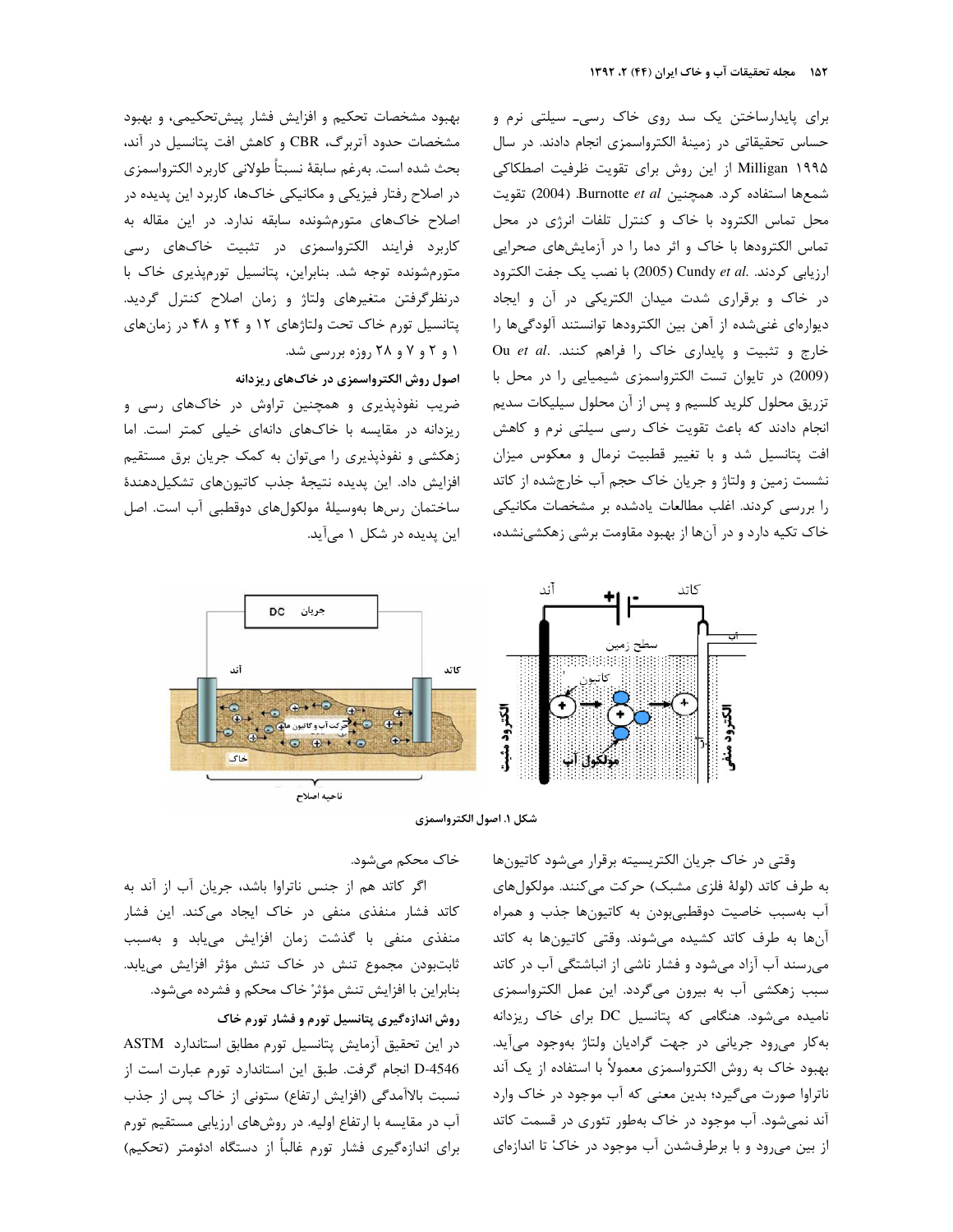منطبق بر استاندارد ASTM D-4546 به روش C وبرای اندازهگیری پتانسیل تورم (تورم آزاد) از دستگاه تحکیم همراه سرباری معادل وزن سرپوش و سنگ متخلخل (١ کیلو پاسکال) بر اساس استاندارد ASTM D-4546 به روش A استفاده و درصد تورم آزاد با توجه به رابطهٔ ۱ محاسبه میشود.

$$
\frac{h_2 - h_1}{h_1} \times 100
$$
\n[El] =  $\frac{h_2 - h_1}{h_1} \times 100$  (1)

 $h_2$ = طول اولية نمونه = $h_1$  و طول ثانوية نمونه = $h_2$  و بر اساس استاندارد ASTM پس از تعیین پتانسیل تورم با توجه به جدول ١ ردهبندى شاخص تورم انجام مى گيرد و درجة پتانسيل تورم نمونهها تعيين ميشود.

جدول ۱. تفسیر کیفی پتانسیل تورم بر اساس شاخص تورم کمیتهٔ خاک و (Chen, 1975) ASTM

| پتانسيل تورم | شاخص تورم (EI)                     |
|--------------|------------------------------------|
| بسیار کم     | $\mathbf{y} \cdot \mathbf{r}$ ۰ تا |
| کم           | ۲۱ تا ۵۰                           |
| متوسط        | ۵۱ تا ۹۰                           |
| زياد         | ۹۱ تا ۱۲۰                          |
| بسيار زياد   | بیشتر از ١٣٠                       |

در طبقهبندی USBR، که هولتز و گیبس ارائه کردند، اثر عوامل متعدد بهطور همزمان در نظر گرفته شد. این طبقهبندی در جدول ۲ و منحنیهای شکل ۲ میآید.

| جدول ٢. طبقەبندى كيفى خاڭھاي متورمشوندة سيستم Chen, 1975) (2018) |             |             |                                  |            |  |  |  |  |  |
|------------------------------------------------------------------|-------------|-------------|----------------------------------|------------|--|--|--|--|--|
| درصد محتويات كلوئيدى                                             | شاخص خميرى  | حد انقباض   | پتانسيل تورم محتمل               | درجهٔ تورم |  |  |  |  |  |
| (کوچکتر از میکرون)                                               |             |             |                                  |            |  |  |  |  |  |
| بیشتر از ۲۸                                                      | بیشتر از ۳۵ | کمتر از ۱۱  | بیشتر از ۳۰                      | بسيار زياد |  |  |  |  |  |
| $Y \cdot 5 Y$                                                    | ۴۱ تا ۴۱    | ۲ تا ۱۲     | $\mathbf{y}$ ۰ تا ۲۰             | زياد       |  |  |  |  |  |
| ۱۳ تا ۲۳                                                         | ۱۵ تا ۲۸    | ۱۶ تا ۱۶    | $\mathbf{y} \cdot \mathbf{r}$ ۱. | متوسط      |  |  |  |  |  |
| کمتر از ۱۵                                                       | کمتر از ۱۸  | بیشتر از ۱۵ | کمتر از ۱۰                       | کم         |  |  |  |  |  |
|                                                                  |             |             |                                  |            |  |  |  |  |  |



شکل ۲. طبقهبندی تورم خاک بر اساس پیشنهاد هولتز و گیبس (Chen, 1975)

### مواد و روشها

## ویژگیهای خاک بررسیشده

خاک رس متورمشوندهٔ استفادهشده در این تحقیق رس بنتونیت به رنگ سفید مایل به سبز بود. این خاک از قرضههای وسیع و گستردهٔ خاکهای متورمشوندهٔ معدن مهرجان، واقع در استان

اصفهان، که پتانسیل تورم بالایی دارد، تهیه شد. بهمنظور طبقهبندی خاک مورد مطالعه آزمایشهای دانهبندی و تراکم و حدود آتربرگ بر اساس استاندارد ASTM D422 D698 ASTM D4318 انجام شد که نتایج آن در جدول ٣ می آید.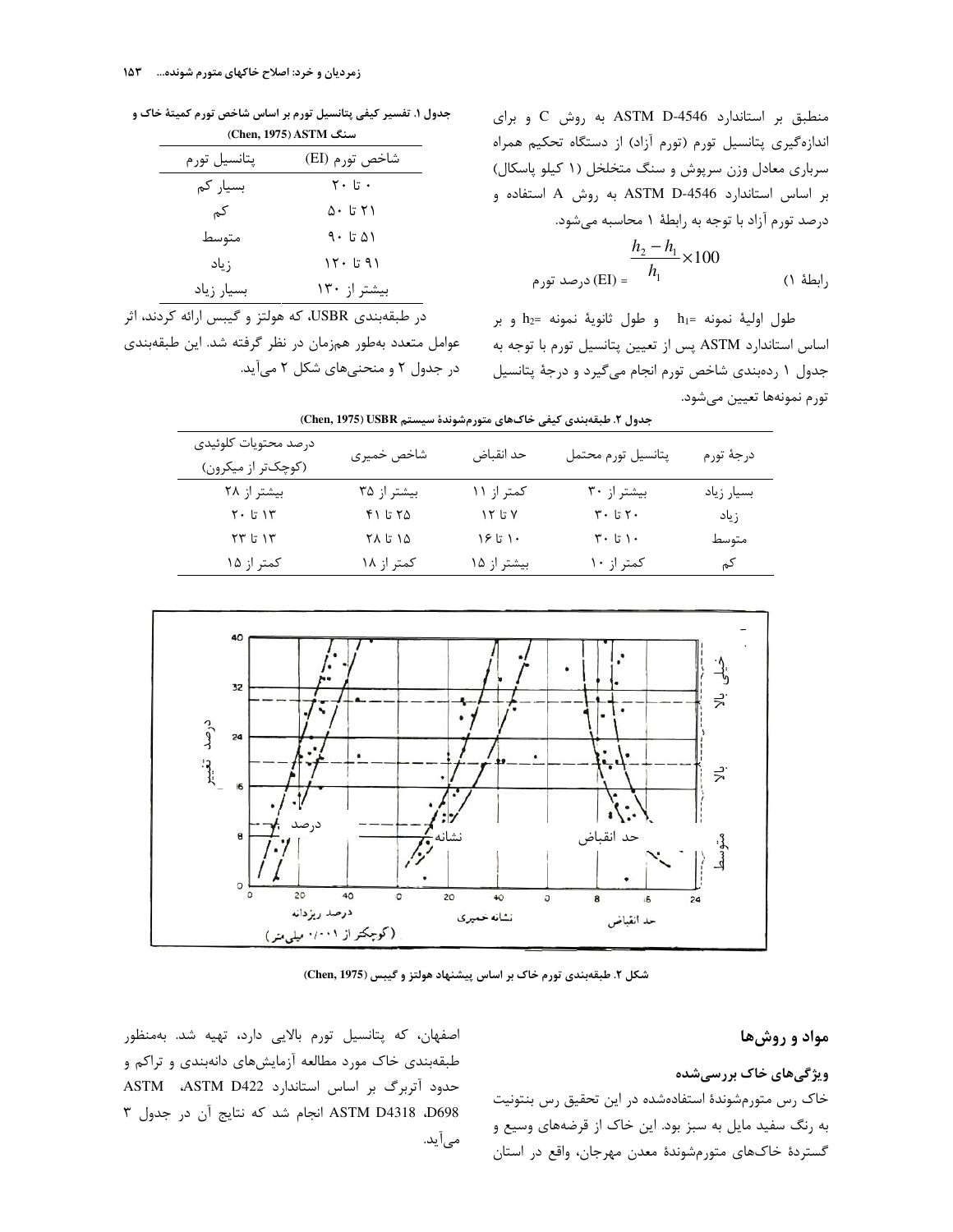|                                           | طبقهبندي خاك رطوبت بهينه وزن مخصوص<br>ماكزيمم خشک | شاخص خميرى | حد خمیری | حد روانی | نوع خاک     |
|-------------------------------------------|---------------------------------------------------|------------|----------|----------|-------------|
| $1.7\Delta$ g/cm <sup>3</sup> $7.7\Delta$ | CН                                                | ۱۷۰        |          | ۲۱۱      | رس بنتونيتي |

جدول ۳. نتایج طبقهبندی و شاخص خمیری و رطوبت بهینهٔ خاک متورمشوندهٔ مطالعهشده

اوليه را با تخلخل اوليهٔ ۱٬۲۱۹ نشان مىدهد.

پتانسیل تورم، فشار تورم، و درصد تورم نمونهٔ خاک استفادهشده که از نمودارهای بالا بهدست آمده است در جدول ۴ میآید. برای تعیین پتانسیل تورم و مشخصات فیزیکی خاک مطالعهشده آزمایشهای اولیه با دستگاه ادئومتر انجام شد. شکل ۳ منحنی آزمایش تعیین پتانسیل تورم خاک مبنا را در مدت زمان ۳۱ روز (۴۴۶۴۰min) و شکل ۴ منحنی فشار تورمی خاک



شكل ٣. منحنى پتانسيل تورم خاک اوليهٔ مطالعهشده





| جدول ۴. مشخصات پتانسیل تورم، فشار تورم، و درصد تورم خاک مورد نظر قبل از بهسازی |                   |                 |                    |  |  |  |  |  |  |
|--------------------------------------------------------------------------------|-------------------|-----------------|--------------------|--|--|--|--|--|--|
| ار تفاع اوليهٔ نمونه (mm)                                                      | پتانسیل تورم (mm) | فشار تورم (kPa) | درصد تورم (٪) (EI) |  |  |  |  |  |  |
| т.                                                                             | 18887             | ۲۲۰             | ۹۱،۳۳              |  |  |  |  |  |  |

(1975 و با توجه به جدول ۲ و ۳ و ۴ و شکل ۲ در طبقهٔ خاکهای با درجهٔ تورم بسیار زیاد قرار می گیرد.

همانطور که مشاهده میشود خاک اولیهٔ مطالعهشده بر اساس طبقهبندی ASTM (جدول ۱) در طبقهٔ خاکهای با پتانسیل تورمپذیری بالا و بر اساس طبقهبندی Chen, USBR)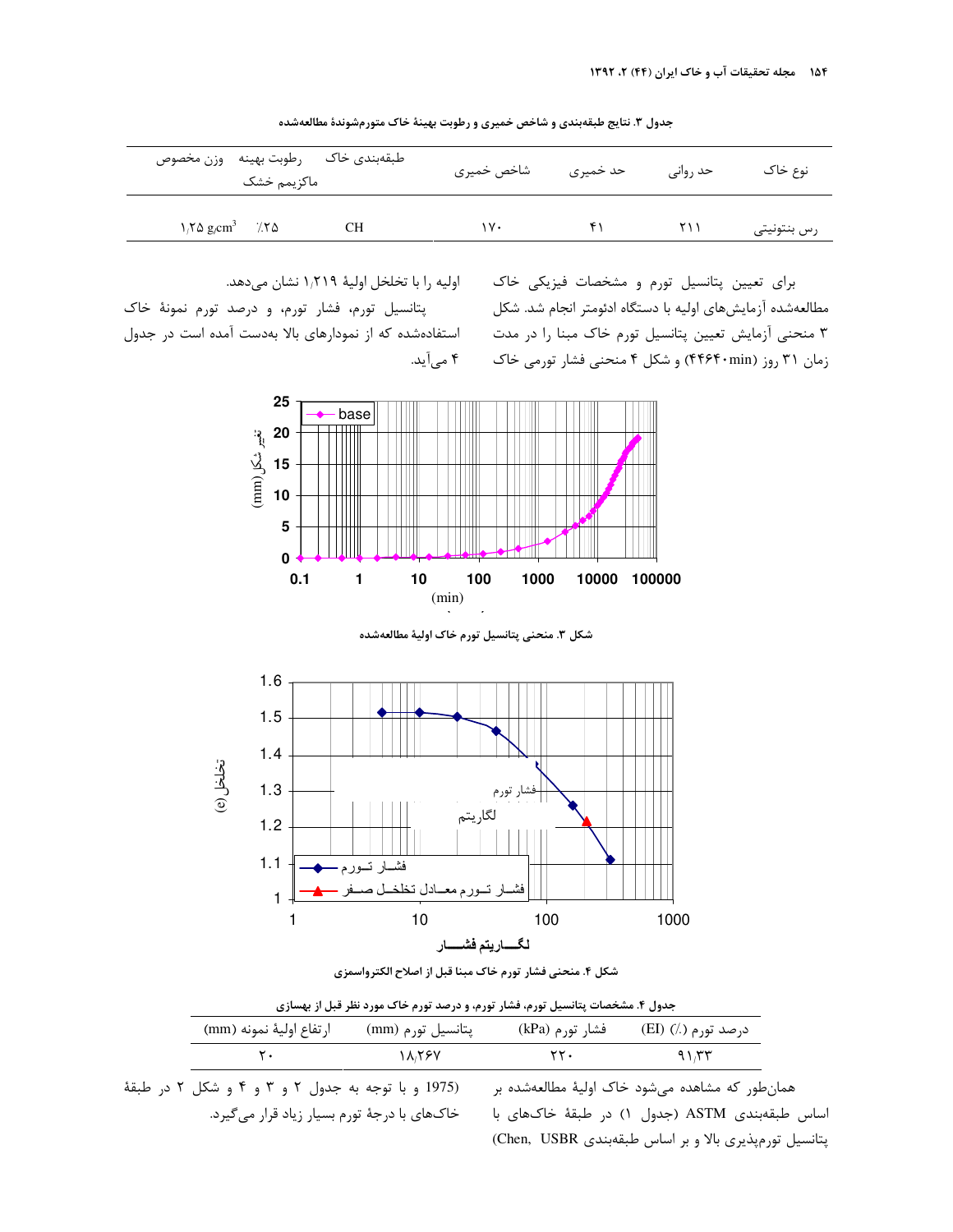جهت بررسی اثر جداگانه و همزمان الکترواسمزی بر تورم خاک و تجزیه و تحلیل فرایندهای شیمیایی اتفاقافتاده، لازم بود آزمایش هایی بر عصارهٔ اشباع خاکهای تهیهشده و آب منفذی موجود در خاک انجام شود. در این آزمایشها مهمترین  $\text{Mg}^{2+}$  و  $\text{Ca}^{2+}$  و  $\text{K}^+$  و  $\text{Na}^+$  و  $\text{Na}^+$  و  $\text{Ca}^{2+}$  و  $\text{Na}^+$ تعیین شدند. در آزمایشهای شیمیایی به مدت زمان الكترواسمزي با ولتاژهاي متفاوت نيز توجه شد. جدول ۵ مشخصات شیمیایی خاک را قبل از بهسازی الکترواسمزی نشان مى دھد.

مدول ۵ مشخصات شیمیایی خاک مینا

|      |                 | .         | - -                  |           |
|------|-----------------|-----------|----------------------|-----------|
| pH   | Na <sup>+</sup> |           | $Ca^{2+}$            | $Mg^{2+}$ |
|      | (meg/lit)       | (meg/lit) | (meg/lit)            | (meg/lit) |
| 9.77 | ۲۱،۷            | ۸٬۷۲      | $\cdot$ <sub>i</sub> | ۱٬۴۴      |

يتانسيل تورم خاكها بهشدت تحت تأثير تركيبات شیمیایی خاکھاست. هر چه میزان سدیم در خاک بیشتر باشد یتانسپل تورم خاک نیز بالاتر است. از طرفی وجود کلسیم باعث میشود خاک پتانسیل تورم پایینتری از خود نشان دهد.

و  $\mathrm{Ca}^{2+}$  و  $\mathrm{K}^+$  و  $\mathrm{Na}^+$  و  $\mathrm{Ca}^{2+}$  و  $\mathrm{Ca}^{2+}$  و این است که در حین فرایند بهسازی از میزان کاتیونهای Mg $^{2+}$ تکظرفیتی کاسته و بر میزان کاتیونهای چندظرفیتی افزوده می شود. این نکته مؤید تغییرات پتانسیل تورم خاک است. زیرا

استعداد متورمشدن خاک در اجتماع کاتیونها با ظرفیت کمتر بیشتر است. مطابق تستهای فیزیکی مشخص گردید خاک درجهٔ تورم بالایی دارد. تستهای شیمیایی نشان میدهد علت تورم بالا وجود مقدار زياد سديم در خاک است.

#### دستگاه استفادهشده در تحقیق

در شکلهای ۵ و ۶ نمایی از دستگاه الکترواسمزی نیمهصحرایی طراحی شده برای این تحقیق دیده می شود. ابعاد سلول cm ۹۰ cm×۴۰ cmx۳۰ است. جنس الکترودهای مصرفی جهت كاتد و آند از فولاد زنگنزن است. الكترودهاى مصرفى جهت آند سطح مقطع مربعي به ابعاد 2 $\text{ cm}^2$  و الكترودهاي مصرفي جهت کاتد سطح مقطع مربعی و مشبک به ابعاد ۳ cm<sup>2</sup> دارند. منبع تغذيهٔ DC استفادهشده دارای ولتاژ خروجی ۰-۶۰ ولت و جريان ۱۰ آمپر با مزیت ثابتماندن ولتاژ در زمان بهسازی طولانی است. در این تحقیق از شبکهٔ خطی با تعداد ۵ جفت الکترود با ۹ سانتی متر فاصله بین قطبهای همنام و ۲۶ سانتی متر فاصله بین قطبهای غیر همنام استفاده گردید تا امکان ایجاد يكنواختي بين خطوط شبكههاي خطى ميدان الكتريكي بهوجود آید. همچنین برای تخلیهٔ آب زهکششده در کاتد (قطب منفی) از وکیوم استفاده شد.



شکل ۵. نمایی از دستگاه الکترواسمزی نیمهصحرایی و چینش الکترودها

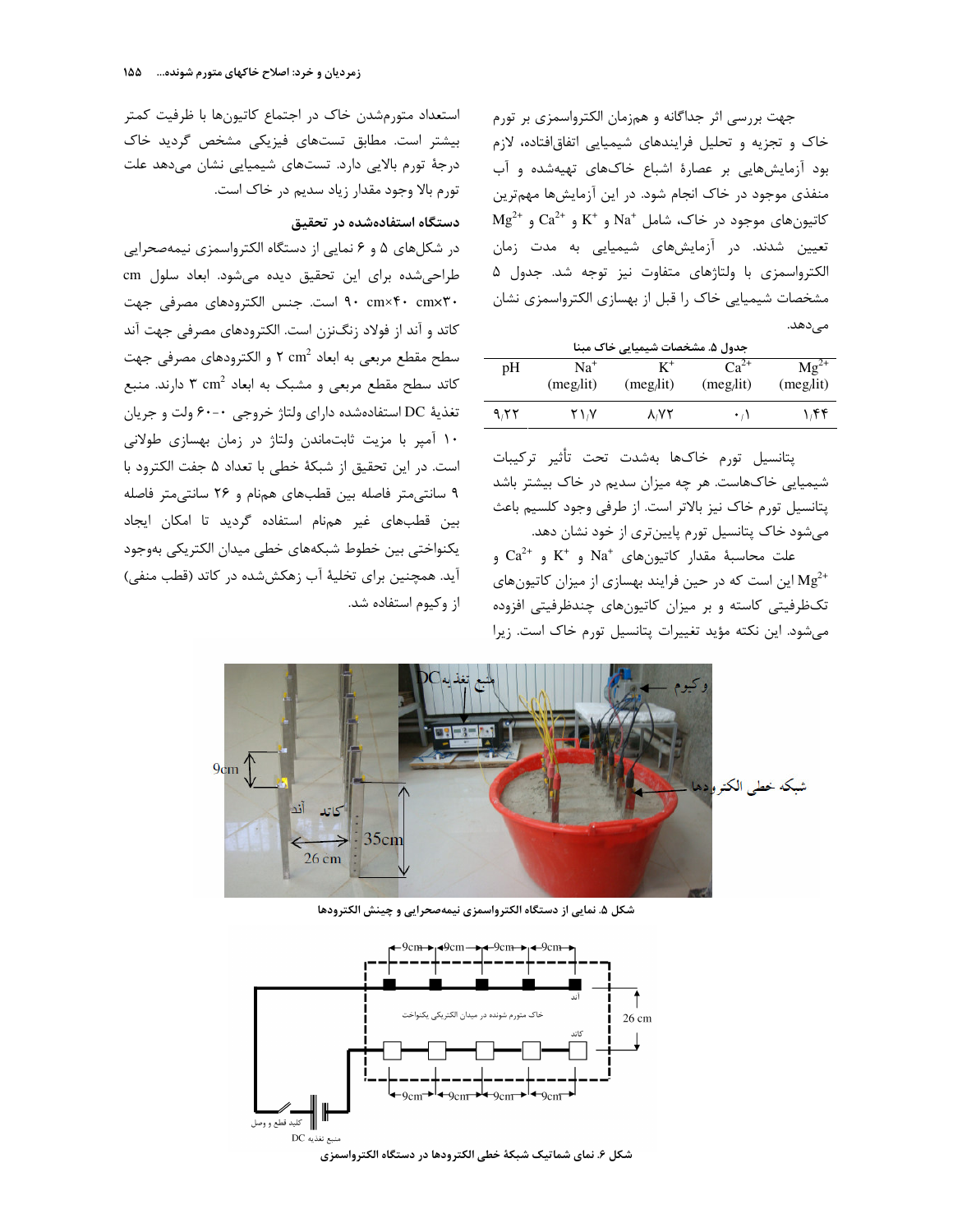نمونههای استفادهشده در تستها بر اساس وزن مخصوص حداکثر و درصد رطوبتی معادل ۵ درصد بالاتر از رطوبت بهینه آماده گردید. بدین منظور در هر مرحله ۱۲۱٬۰۴۲ کیلوگرم خاک بنتونیت با رطوبت ۳۰ درصد کاملاً همگن گشت و برای عملآوری به مدت ۲۴ ساعت درون محفظههای دربسته نگهداری شد. سپس نمونهٔ خاک عملآوریشده با استفاده از چکش آزمایش تراکم استاندارد طی سه لایه درون قالب مخصوص آزمايش الكترواسمزي كوبيده شد. يس از آن، با تخليهٔ خاک محل الکترودها، الکترودها با فاصلههایی که بتوان بین آنها ميدان الكتريكي يكنواخت ايجاد كرد داخل خاك قرار داده شد. آن گاه، با اتصال شبكهٔ الكترودها به منبع تغذيهٔ DC، خاک تحت یک میدان الکتریکی یکنواخت قرار گرفت. برای ایجاد ميدان الكتريكي يكنواخت حتماً بايد فاصلهٔ الكترودها با قطبهای همنام کمتر از نصف فاصلهٔ الکترودهای با قطب غیر



## يافتهها و بحث

برای بررسی تأثیر بهسازی الکترواسمزی، نمونههایی دستنخورده جهت آزمایشهای پتانسیل تورم و تکمحوری، به کمک نمونه گیر <sup>۱</sup> از سه ناحیهٔ آند و کاتد و بین آند و کاتد نمونهبرداری شد و آزمایشهای مستقلی، از جمله تورم آزاد و مقاومت فشاری محصورنشده و شیمیایی، روی هر یک از نمونهها انجام گرفت.

شكل ٧ نتايج تأثير فرايند الكترواسمزي بر پتانسيل تورم خاک مورد مطالعه تحت ولتاژ ۱۲ ولت و زمان های اصلاحی ۱ و ۲ و ۷ و ۲۸ روزه را نشان می دهد.



شکل ۷. نتایج تأثیر الکترواسمزی تحت ولتاژ ۱۲۷ و زمانهای a- ۱ روزه، b- ۲ روزه، C- ۷ روزه و a- ۲۸ روزه بر پتانسیل تورم

جدول ۶ نتایج پتانسیل تورم بر پایهٔ تورم آزاد را برای نمونههای بهسازیشده تحت ولتاژ ۱۲ و در زمانهای ۱ و ۲ و ۷ و ۲۸ روزه نشان میدهد. با افزایش زمان بهسازی مقدار پتانسیل تورم در آند و بینابین آند و کاتد کاهش می یابد. ولی در کاتد نتیجهای معکوس دارد. بنابراین کمترین پتانسیل تورم در حوالی آند و پس از ۲۸ روز بهسازی اتفاق می افتد.

چون مقدار پتانسیل تورم در نمونهٔ قبل از بهسازی به ۱۸٬۲۶۷ و بعد از ۲۸ روز بهسازی در آند به ۹٬۰۳۴ می رسد،

یتانسیل تورم این نمونه در آند نسبت به نمونهٔ خاک طبیعی در پایان روز بیستوهشتم بهسازی به میزان ۹٬۲۳۳ کاهش نشان می دهد. بدین معنا که تحت ولتاژ ۱۲ ولت و پس از ۲۸ روز بهسازی تقریباً ۵۰٬۵۴ درصد پتانسیل تورم در آند کاهش می یابد که نشان دهندهٔ همین مقدار اصلاح در آند است. بهطور کلی میتوان درصد کاهش پتانسیل تورم را برای هر یک از نمونههای بهسازیشده محاسبه کرد و آن را مانند آنچه در جدول ۷ میآید نشان داد.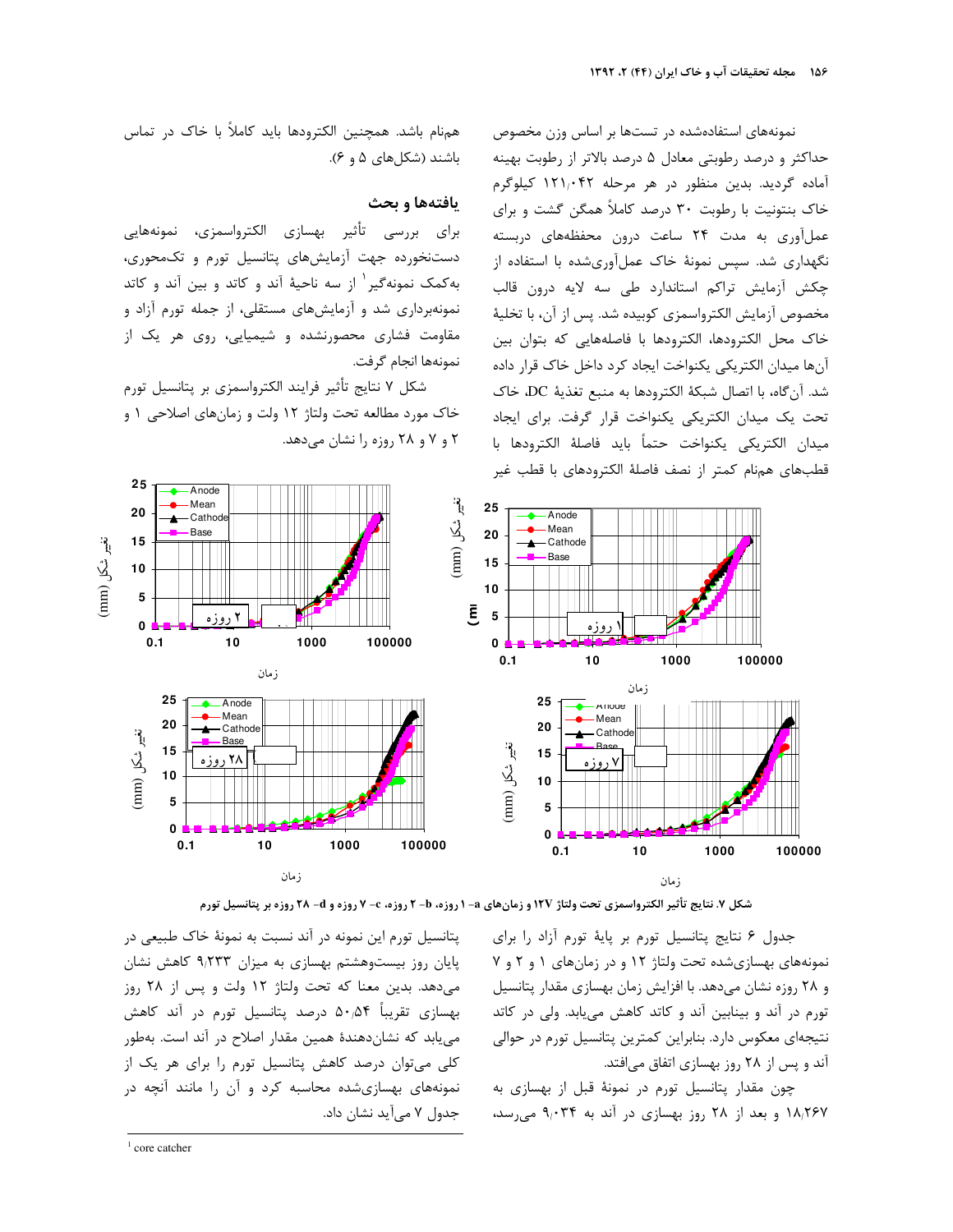جدول ۶. پتانسیل تورم نمونهها بعد از جریان الکترواسمزی در زمانهای ۲۰۱، ۷ و ۲۸ روزه تحت ولتاژ ۱۲ ولت در آند و کاتد و بین آند و کاتد

| قبل از بهسازی | كاتد                                       | بین آند و کاتد                    | اند                | زمان بهسازى |                              |
|---------------|--------------------------------------------|-----------------------------------|--------------------|-------------|------------------------------|
|               | ۱۷٬۹                                       | ۱۷٫۳                              | ۱۵٬۸۲              | ۱ روزه      |                              |
|               | ۱۹٬۱۲                                      | $\mathcal{W}_i \cdot \mathcal{A}$ | $\Delta \Lambda^*$ | ۲ روزه      | $\mathcal{E}_{\mathbf{e}_i}$ |
|               | $\mathbf{Y} \boldsymbol{\cdot} \mathbf{X}$ | ۱۵٬۶۲                             | 14,78              | ۷ روزه      |                              |
|               | ۲۱٬۷۲                                      | ۱۵٬۰۹                             | 9, 6.78            | ۲۸ روزه     | نتانسيل<br>سيل               |
| 11,787        |                                            |                                   |                    |             |                              |

جدول ۷. درصد کاهش پتانسیل تورم نمونهها بعد از جریان الکترواسمزی در زمانهای ۲۰۲۰ و ۲۸روزه تحت ولتاژ ۱۲ ولت در آند نسبت به نمونهٔ قبل از



شکل ۸. نتایج تأثیر الکترواسمزی تحت ولتاژ ۲۴۷ و زمانهای a- ۱ روزه، b- ۲ روزه، c- ۷ روزه و a- ۲۸ روزه بر پتانسیل تورم

شکل ۸ نتایج تأثیر فرایند الکترواسمزی بر پتانسیل تورم خاک مطالعهشده تحت ولتاژ ۲۴ ولت و زمانهای اصلاحی ۱ ، ۲ ، ۷ و ۲۸روزه با نمونههای گرفتهشده از مجاورت آند و کاتد و بین آند و کاتد را نشان میدهد.

نتایج پتانسیل تورم بر پایهٔ تورم آزاد برای نمونههای بهسازیشده تحت ولتاژ ۲۴ و در زمانهای ۱ و ۲ و ۷ و ۲۸روزه نشان میدهد که با افزایش زمان بهسازی مقدار پتانسیل تورم در آند و بینابین آند و کاتد کاهش می یابد (جدول ۸). پس کمترین پتانسپل تورم در حوالی آند و بعد از ۷ و ۲۸ روز بھسازی اتفاق میافتد.

چون مقدار پتانسیل تورم نمونه قبل از بهسازی به  $P_1 \cdot 1$ ۸ و بعد از ۷ و ۲۸ روز بهسازی در آند بهترتیب به ۶٫۰۱۸ و ۴٫۵۱ رسیدهاند پتانسیل تورم این نمونهها در آند نسبت به نمونهٔ خاک طبیعی در پایان روز هفتم بهسازی در حدود ١٢،٢۴٩ و در پایان روز بیستوهشتم بهسازی در حدود ١٣/٧۵٧ كاهش نشان مى دهد. بدين معنا كه تحت ولتاژ ٢۴ ولت پس از ۷ روز بهسازی تقریباً ۶۷ درصد و پس از ۲۸ روز بهسازی تقریباً ۷۵ درصد پتانسیل تورم در حوالی آند کاهش می یابد. بهطور کلی می توان درصد کاهش پتانسیل تورم را برای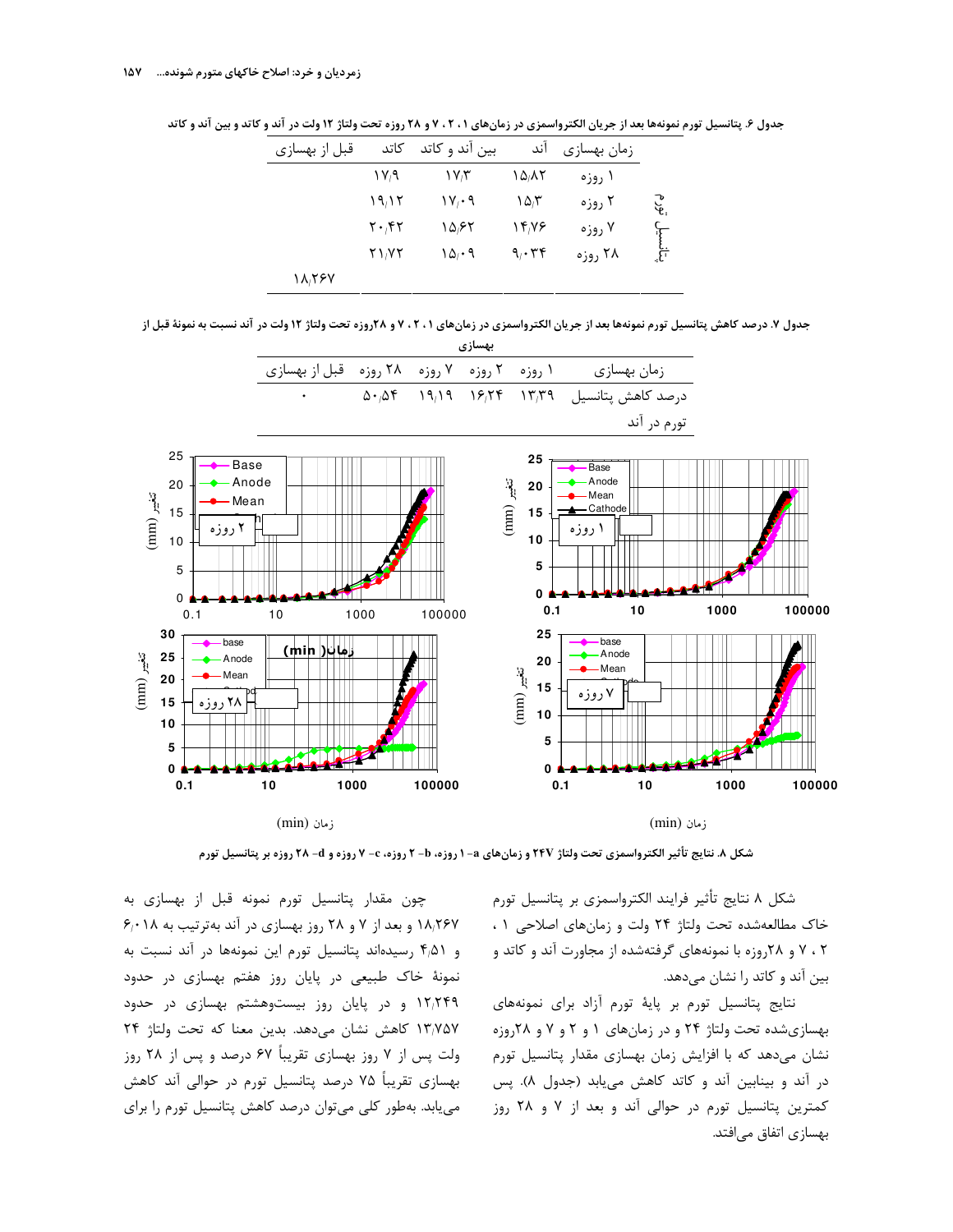هر یک از نمونههای بهسازیشده بهصورت آنچه در جدول ۹ میآید محاسبه کرد و نشان داد.

نتایج پتانسیل تورم بر پایهٔ تورم آزاد برای نمونههای بهسازیشده تحت ولتاژ ۴۸ و در زمانهای ۱ و ۲ و ۷ و ۲۸ روزه

در جدول ۱۰ میآید. با افزایش زمان بهسازی مقدار پتانسیل تورم در آند و بینابین آند و کاتد کاهش مییابد. پس کمترین پتانسیل تورم در حوالی آند و بعد از ۲ ، ۷ و ۲۸ روز بهسازی اتفاق میافتد.

| قبل از بهسازی | كاتد                       | بین آند و کاتد                    | آند                                | زمان بهسازی |                  |
|---------------|----------------------------|-----------------------------------|------------------------------------|-------------|------------------|
|               | $1\lambda_i \cdot 7\Delta$ | $\mathcal{W}_i \cdot \mathcal{Y}$ | ۱۵٬۸                               | ۱ روزه      |                  |
|               | ۱۸٬۸۴                      | 18/178                            | $\mathcal{N}(\cdot   \mathcal{S})$ | ۲ روزه      | <u>ુ</u><br>પશે. |
|               | $\mathcal{Y}\mathcal{Y}_1$ | ۱۴٫۳۴۶                            | $\mathcal{F}_{i}$ \ \ \            | ۷ روزه      |                  |
|               | $Yf_1Y\Lambda$             | 17.989                            | ۴۵۱                                | ۲۸ روزه     | ينانسيل<br>سيل   |
| 18,284        |                            |                                   |                                    |             |                  |

جدول ۸. پتانسیل تورم نمونهها بعد از جریان الکترواسمزی در زمانهای ۲۰۲۰ و ۲۸روزه تحت ولتاژ ۲۴ ولت در آند و کاتد و بین آند و کاتد

جدول ۹. درصد کاهش پتانسیل تورم نمونهها بعد از جریان الکترواسمزی در زمانهای ۱ و ۲ و ۷ و ۲۸ روزه تحت ولتاژ ۲۴ ولت در آند نسبت به نمونة قبل از

| بهسازي        |         |                   |       |        |                   |  |  |  |
|---------------|---------|-------------------|-------|--------|-------------------|--|--|--|
| قبل از بهسازی | ۲۸ روزه | ۷ روزه            | 0,9,5 | ۱ روزه | زمان بهسازی       |  |  |  |
|               | ۷۵٬۳۱   | $5Y \cdot \Delta$ | ۲۳،۲۷ | ۱۳۵    | درصد كاهش پتانسيل |  |  |  |
|               |         |                   |       |        | تورم در آند       |  |  |  |

جدول ۱۰. پتانسیل تورم نمونهها بعد از جریان الکترواسمزی در زمانهای ۲۰۲۰۱ و ۲۸روزه تحت ولتاژ ۱۲ولت در آند و کاتد و بین آند و کاتد

| قبل از بهسازی | كاتد         | بین آند و کاتد | اند                           | زمان بهسازی |                              |
|---------------|--------------|----------------|-------------------------------|-------------|------------------------------|
|               | ۱۸٬۱۵        | ۱۶٬۵۸          | $\Upsilon/2V$                 | ۱ روزه      |                              |
|               | ۲۱٬۶۰۶       | ۱۳٫۹۹۳         | ۱۰٬۱۶۸                        | ۲ روزه      | $\mathcal{E}_{\mathbf{e}_i}$ |
|               | <b>TV.VF</b> | ۱۳٫۲۹۹         | $\Delta_f$ FIT                | ۷ روزه      |                              |
|               | 29, XYS      | 12.788         | $\mathbf{r}_i\cdot\mathbf{r}$ | ۲۸ روزه     | يتانسيل                      |
| 18,787        |              |                |                               |             |                              |

مقدار درصد کاهش پتانسیل تورم نمونهها بعد از بهسازی تحت ولتاژ ۴۸ ولت در جدول ۱۱ میآید. پس بهترین نمونهٔ بهسازیشده تحت ولتاژ ۴۸ ولت پس از ۲۸ روز بهسازی در حوالی آند وجود خواهد داشت و در این نمونه تقریباً ٨٣٫٣ درصد پتانسیل تورم کاهش مییابد.

نتايج نشان مىدهد اصولاً فرايند الكترواسمزى همراه كاهش پتانسيل تورم در قطب آند و تبديل نمونهاى با پتانسيل تورمیذیری بالا به نمونهای با پتانسیل تورمیذیری کم در قطب مثبت و بینابین سبب تغییرات کم و حتی در مواردی افزایش

پتانسیل تورم در قطب کاتد (منفی) میشود. شکلهای ۹ تا ۱۱ تأثير زمان را در اصلاح خاكـهاى متورمشونده بهوسيلهٔ الکترواسمزی نشان میدهند. همانطور که مشاهده میشود با افزایش زمان اصلاح میزان پتانسیل تورم در آند و در بینابین نمونه بهطور محسوسی کاهش و به موازات آن در قطب کاتد پتانسل تورم افزايش مىيابد. بدين معنا كه فرايند الكترواسمزى قادر است نمونههای با پتانسیل تورم بالا را فقط در قطب آند و بین آند و کاتد اصلاح کند.

جدول ۱۱. درصد کاهش پتانسیل تورم نمونهها بعد از جریان الکترواسمزی در زمانهای ۲۰۲۰۱ و ۲۸روزه تحت ولتاژ ۴۸ ولت در آند نسبت به نمونهٔ قبل از

| بهسازي                                     |  |  |  |  |                               |  |  |  |  |
|--------------------------------------------|--|--|--|--|-------------------------------|--|--|--|--|
| ۱ روزه ۲ روزه ۷ روزه ۲۸ روزه قبل از بهسازی |  |  |  |  | زمان بهسازی                   |  |  |  |  |
|                                            |  |  |  |  | درصد کاهش پتانسیل تورم در آند |  |  |  |  |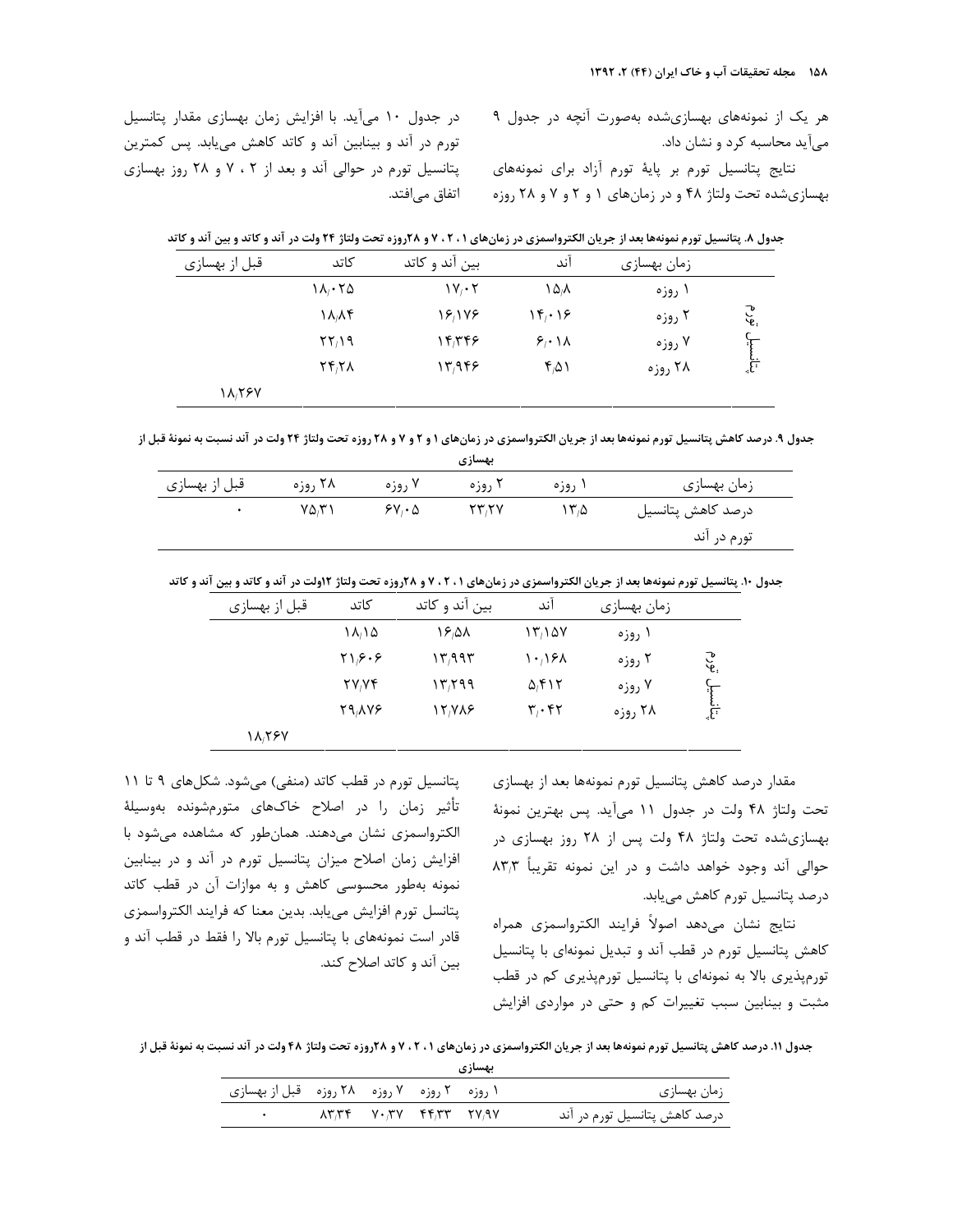

شکل ۹. درصد پتانسیل تورم پس از اصلاح الکترواسمزی در زمانهای ۱ تا ۲۸روزه تحت ولتاژ ۱۲



شکل۱۰. درصد پتانسیل تورم پس از اصلاح الکترواسمزی در زمانهای ۱ تا ۲۸روزه تحت ولتاژ ۲۴



شکل ۱۱. درصد پتانسیل تورم پس از اصلاح الکترواسمزی در زمانهای ۱ تا ۲۸روزه تحت ولتاژ ۴۸

۲۴ ولت دارد.

شکلهای ۹ تا ۱۱ نشان میدهند با افزایش ولتاژ و افزایش زمان اصلاح از میزان پتانسیل تورم خاک کاسته میشود. با توجه به پیشنهاد USBR، مبنی بر اینکه اگر پتانسیل تورم خاک کمتر از ۱۰ باشد آن خاک در دستهٔ خاکهای با تورم بسیار پایین قرار میگیرد، میتوان اظهار کرد ۵ نمونهٔ این

شیب منحنی تغییرات زمان در مقابل درصد پتانسیل تورمْ روند پرشتاب تغییرات طی هفت روز اول اصلاح را نشان میدهد؛ به نحوی که مقادیر پتانسیل تورم برای زمانهای ٧ و ۲۸روزه در قطب آند بسیار به هم نزدیک است. نتیجهٔ مهم چنین واقعیتی حکایت از کفایت زمان اصلاح ۷ روزه برای خاکهای با پتانسیل تورم بالا در حوالی آند و تحت تأثیر ولتاز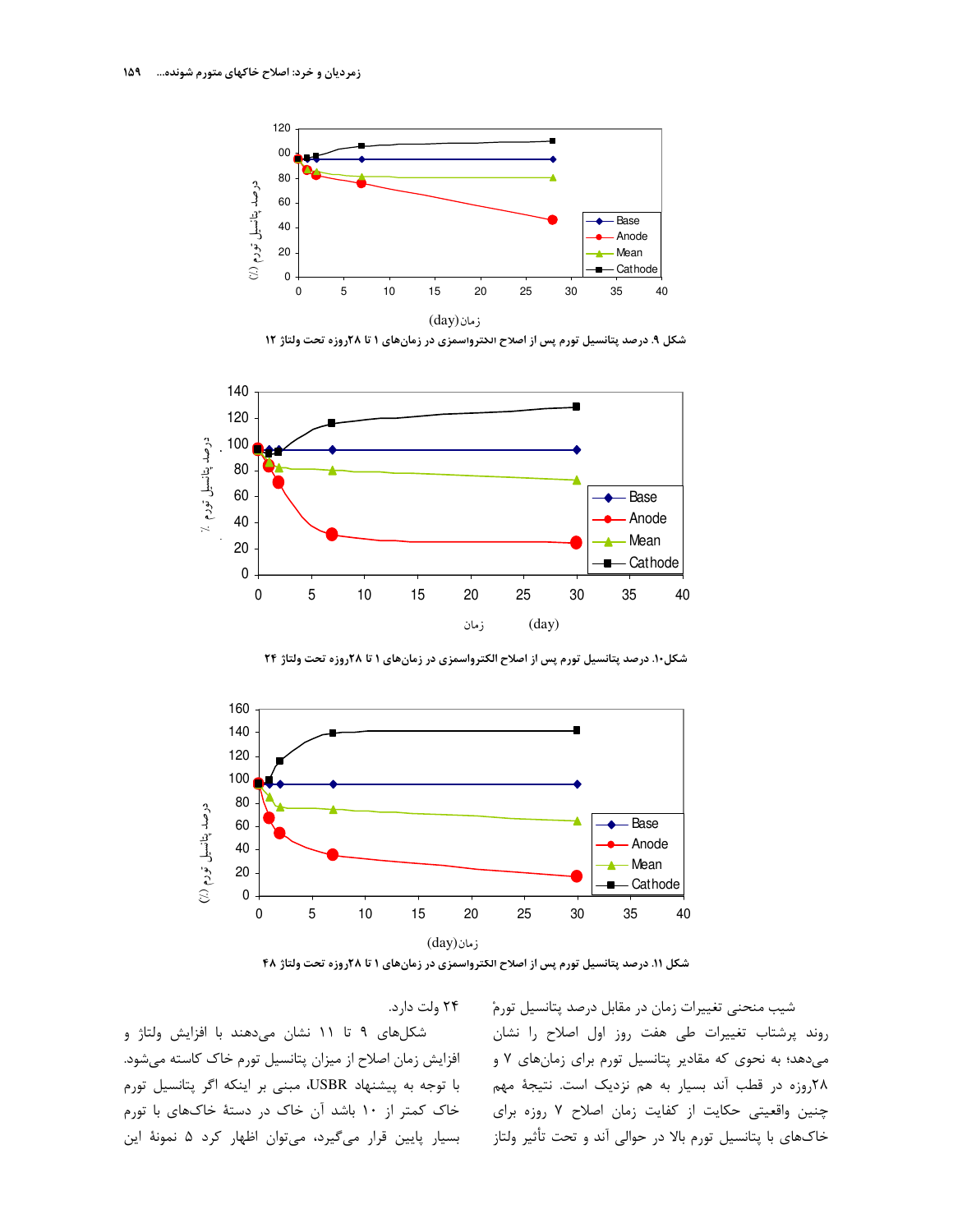تحقیق به نحو مناسبی اصلاح و بهسازی شدهاند که عبارتاند از: ١. نمونهٔ اصلاحِشده با ولتاژ ١٢ ولت و زمان اصلاح ٢٨روزه؛ ۲. نمونهٔ اصلاحشده با ولتاژ ۲۴ ولت و زمان اصلاح ۷روزه؛ ۳. نمونهٔ اصلاحشده با ولتاژ ۲۴ ولت و زمان اصلاح ۲۸روزه؛ ۴. نمونهٔ اصلاحشده با ولتاژ ۴۸ ولت و زمان اصلاح ۷روزه؛ ۵. نمونهٔ اصلاحشده با ولتاژ ۴۸ ولت و زمان اصلاح ۲۸روزه.

همانطور که مشاهده میشود برای ولتاژهای ۲۴ ولت و ۴۸ ولت زمان اصلاح ۷ روزه بهينه است؛ درحالي كه براي ولتاژ ١٢ روند تغييرات تا زمان ٢٨روزه با شيب يكنواخت نيز ادامه پیدا می کند و در این ولتاژ یگانه نمونهای که در طبقهٔ خاکهای با درصد تورم پایین قرار میگیرد نمونهای است که در مدت زمان ٢٨ روز تحت ولتاژ الكترواسمزى قرار گرفته است. گفتنى است با توجه به پتانسیل تورم ثبتشده پتانسیل تورم همهٔ نمونهها نسبت به پتانسیل تورم نمونهٔ طبیعی کمتر است.

نتايج نشان مى دهد اقتصادى ترين نتيجة ٧ روز بهسازى تحت ولتاژ ۲۴ ولت کاملاً بهینه است؛ به نحوی که تغییرات کمی در پتانسیل تورم برای نمونهٔ ۷ و ۲۸روزه ثبت شده است.

برای آگاهی از نوع برهمکنش خاک در اثر اعمال ولتاژ مستقیم بر آن آزمایش شیمیایی تعیین PH در زمانهای مختلف اصلاح و در حوالی کاتد و آند و بینابین نمونهها انجام شد. شکل ۱۲تغییرات PH نمونههای تحت ولتاژ ۲۴ ولت را بررسی میکند.



شكل ١٢. نتايج PH خاك آزمايششده پس از اصلاح الكترواسمزي تحت ولتاژ ۲۴ ولت در زمانهای ۱ تا ۲۸ روزه در آند و کاتد و بین آند و کاتد

به موازات تغییرات پتانسیل تورم، PH نمونه نیز تغییر می کند. بر اساس شکل ۱۲ در حوالی آند (قطب مثبت) با گذشت زمان PH نمونهها كاهش مى يابد، ضمن آنكه روند تغییرات پارامتر مذکور تا زمان اصلاح ۷ روزه محسوستر است؛ درحالی که در حوالی کاتد PH نمونهها با گذشت زمان اصلاح افزایش می یابد. در یک جمعبندی کلی میتوان گفت، با کاهش یتانسیل تورمیذیری، PH خاک نیز کاهش پیدا میکند. مهم ترين دليل اين واقعيت حركت آب منفذى از قطب آند به سمت قطب كاتد در اثر ايجاد ميدان الكتريكي اعمال شده است.

در پی این اتفاق، مهمترین کاتیونهای موجود در خاک نظیر از قطب مثبت به سمت قطب منفی حرکت میکند. این Na $^{\text{+}}$ امر سبب کاهش پتانسیل تورمی خاک در حوالی آند و افزایش آن در حوالی کاتد می شود.

شکلهای ۱۳ تا ۱۵ تغییرات مقاومت فشاری محصورنشدهٔ خاک را در اثر اعمال فرایند الکترواسمزی در زمانهای اصلاحی مختلف نشان مىدهند. ضمناً به علت بهينهبودن ولتاژ ٢۴ ولت از نمودارهای بهدستآمده تحت ولتاژهای ۱۲ و ۲۴ ولت صرفنظر شده است.

گرافها نشان می دهند تغییرات مقاومت تکمحوری با زمان برقراری جریان الکترواسمزی وابستگی زیادی دارند؛ به نحوی که روند تغییرات مقاومت تکمحوری با زمان الكترواسمزي ٧ تا ٢٨ روزه در آند از سطح بالايي برخوردار است و عمدهٔ تغییرات در مقاومت تکمحوری نیز در همین بازهٔ زمانی بهوجود میآید و این مسئله میتواند مثالی از یک واکنش پوزولانی باشد که تأثیر آن در درازمدت مشاهده می شود. ولی عمدهٔ تغییرات مقاومت تکمحوری بین آند و کاتد ۷ روز اولیه یس از برقراری جریان الکتریکی است. این واقعیت را می توان به گرمای هیدراسیون بیشتر تولیدشده در روزهای اولیه برای نمونههای بهسازیشده ارتباط داد؛ بهطوری که بعضاً دمای خاک در حین انجام گرفتن آزمایش به ۵۱ درجهٔ سانتی گراد می رسید.



شكل ١٣. نتايج تأثير الكترواسمزي تحت ولتاژ ٢٤ و زمانهاي a - اروزه و -**۲bروزه بر مقاومت فشاری محصورنشده**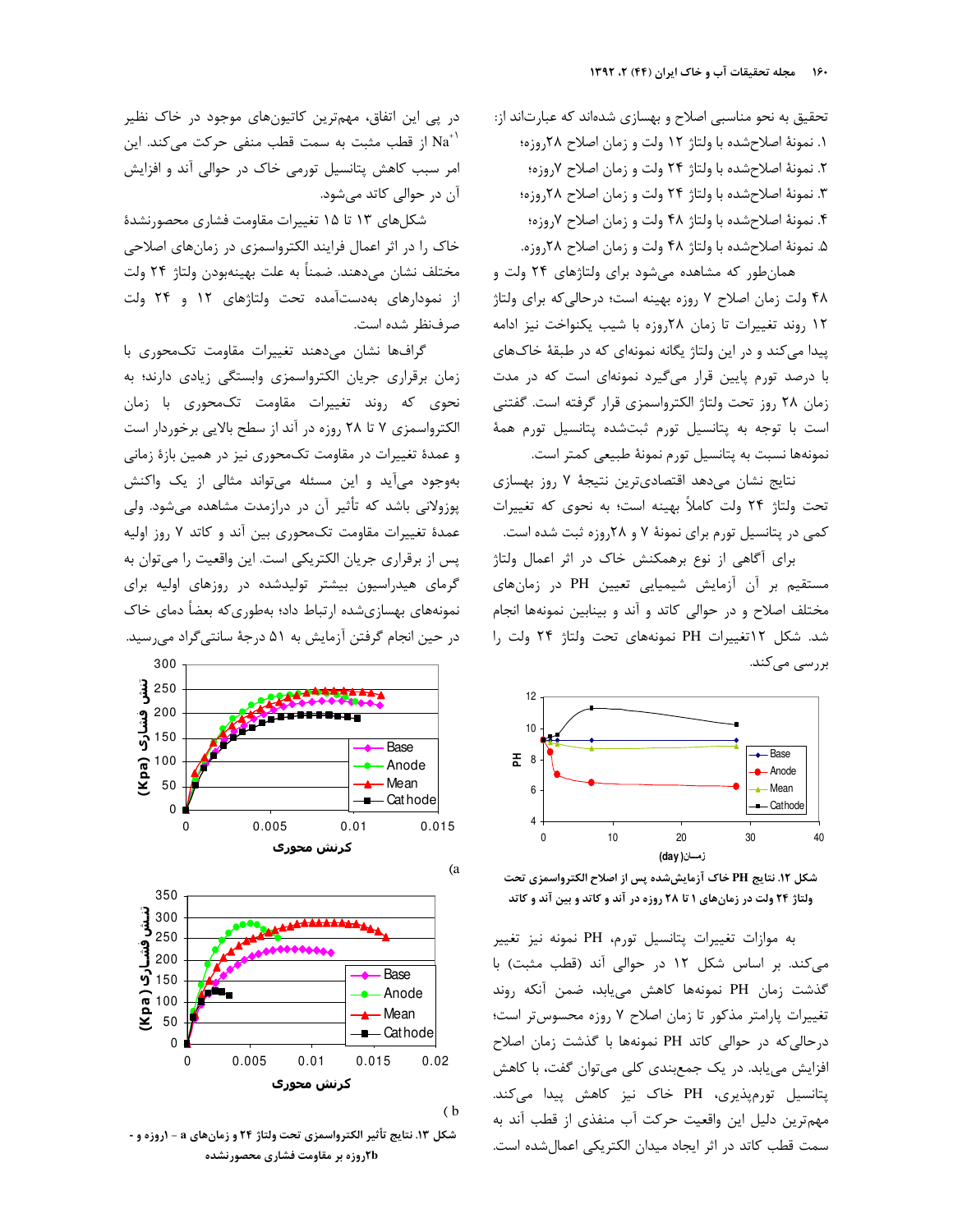



شکل ۱۶. نمودار تغییرات آب حفرهای خروجی، زمان پس از ۱ و ۲ و ۷ و ۲۸ روز بهسازی الکترواسمزی تحت ولتاژ ۱۲۷ و ۲۴۷ و ۴۸۷

شكل ۱۶ نتايج مقدار آب زهكش شده را حين فرايند بهسازی تحت ولتاژها و زمانهای اصلاحی متفاوت نشان می دهد. همان طور که مشاهده می شود با افزایش ولتاژ و افزایش زمان اصلاحی تا ۷ روز مقدار آب منفذی زهکش شده افزایش می یابد؛ ضمن آنکه برای زمان اصلاح بیش از ۷ روز از میزان آب زهکششده مقداری کم میشود. علت این موضوع را میتوان به یدیدہھایے نظیر تبخیر سطحی، ایجاد ترکخوردگے، یونیزهشدن الکترودهای آند، و بهطور کلی کاهش دانسیتهٔ جريان نسبت داد.

|  |  |  |  |  |  | <b>عدول ۱۲. مقاومت فشاری محصورنشده نمونهها بعد از جریان الکترواسمزی تحت ولتاژ ۲۴ ولت در حوالی آند و کاتد و بین آند و کاتد</b> |  |  |  |  |  |
|--|--|--|--|--|--|-------------------------------------------------------------------------------------------------------------------------------|--|--|--|--|--|
|--|--|--|--|--|--|-------------------------------------------------------------------------------------------------------------------------------|--|--|--|--|--|

|     | نمونهٔ ۲۸ روزه |  | نمونهٔ ۷ ٫وزه |        | نمونهٔ ۲ روزه |         | نمونهٔ ۱ روزه                                                                               |     | نمونة     |             |
|-----|----------------|--|---------------|--------|---------------|---------|---------------------------------------------------------------------------------------------|-----|-----------|-------------|
|     |                |  |               |        |               |         | بین آند و کاتد کاتد آند بین آند و کاتد کاتد آند بین آند و کاتد کاتد آند بین آند و کاتد کاتد | اند | اصلاحنشده |             |
| ۱۷۸ | ۴۰۲            |  | ۳۶۶           | 578178 | ۲۸۸           | ۱۹۵ ۱۸۳ | ۲۴۵                                                                                         |     |           | مقاومت(kPa) |

#### نتيجەگيرى

در یک جمعبندی کلی، ضمن اشاره به اهمیت شناخت خاکهای متورمشونده، بهدلیل گسترهٔ وسیع آنها و از حیث مشکلات ژئوتکنیکی بهوجودآورده برای ابنیهها و خاکریزها، در

پروژههایی نظیر کانالهای آبیاری و سدهای خاکی و پی سازهها، می توان بر ضرورت اصلاح این گونه خاکها تأکید کرد. بهسازی الكترواسمزي روشى مدرن جهت اصلاح خاكهاى متورمشونده است. با مطالعهٔ نتایج این تحقیق می توان گفت:



 $(b)$ 

شكل ١٤. نتايج تأثير الكترواسمزي تحت ولتاژ ٢٤ و زمانهاي a - ٧ روزه و -**۲۸bروزه بر مقاومت فشاری محصورنشده** 





جدول ١٢ نتايج طبقهبندي از لحاظ مقاومتي بر مبناي نتایج آزمایش تکمحوری در زمانهای متفاوت تحت اختلاف پتانسیل ۲۴ ولت، پس از جریان الکترواسمزی برای نمونههای برداشتهشده از نواحی آند و کاتد و بین آند و کاتد را نشان مے ٖدھد.